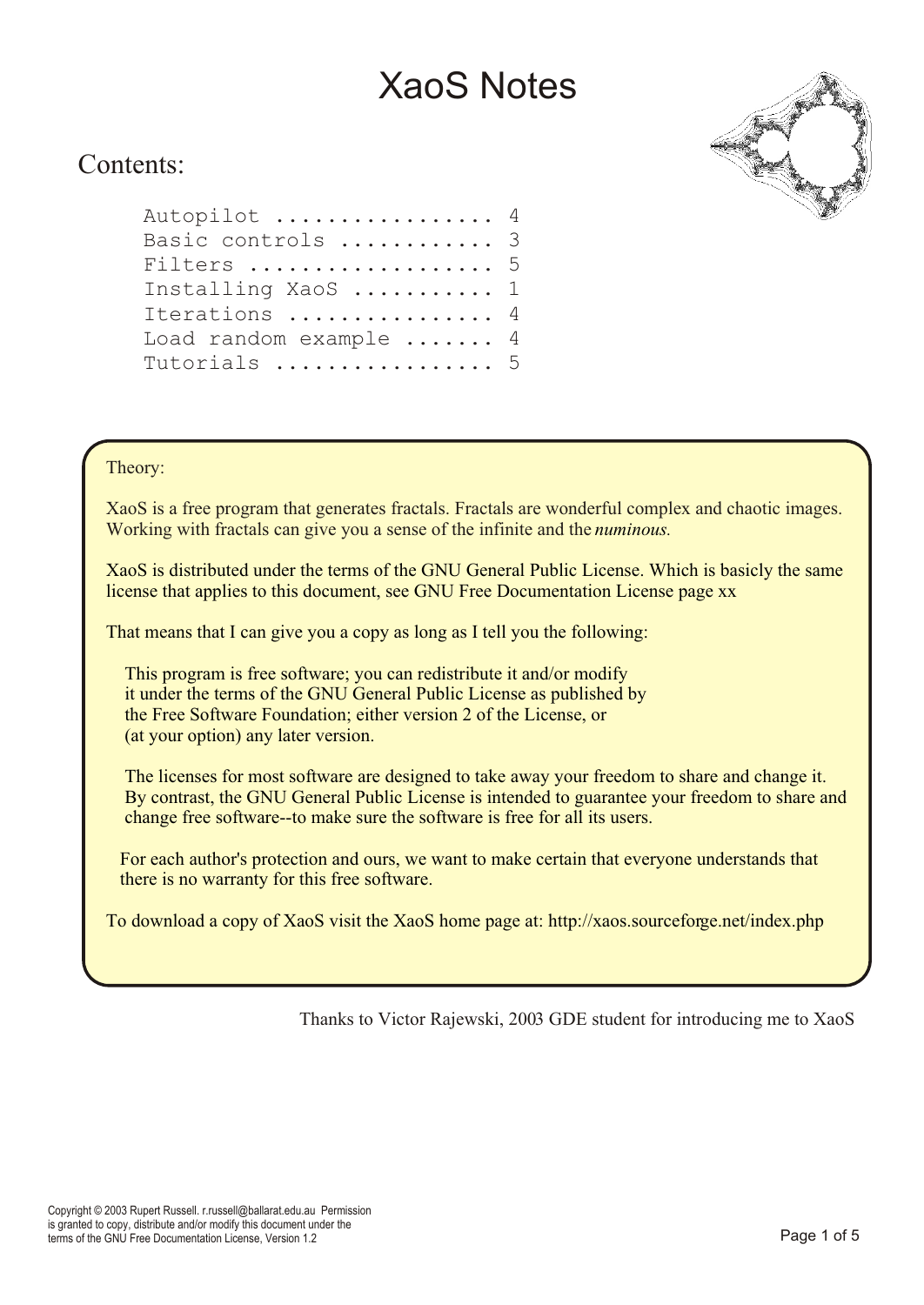## Installing XaoS

 *Note: Each time you want to use XaoS on a computer in one of the University labs you will have to download and install XaoS. If you install it at home you will only have to go through this process once.*

- 1) Start Internet Explorer open my home page velorum.ballarat.edu.au/~rrussell and select tutorials from the menu at the top of the screen.
- 2) Open the *What are Fractals?* page from the bottom of the contents list.
- 3) Select the *Windows 98 version 3.1 or XP version as required* or enter the following address into your browser:

http://velorum.ballarat.edu.au/~rrussell/fractals/WinXaoS31-98.exe

http://velorum.ballarat.edu.au/~rrussell/fractals/WinXaoS31-XP.exe

 Note: *If you need a UNIX or Macintosh version for home that are available from: http://xaos.sourceforge.net/index.php*

| 4) Click Open                                                                                                                                                                                                                                                           | Some files can harm your computer. If the file information below<br>?<br>looks suspicious, or you do not fully trust the source, do not open or<br>save this file.                                                                                                                                                                                                                        |
|-------------------------------------------------------------------------------------------------------------------------------------------------------------------------------------------------------------------------------------------------------------------------|-------------------------------------------------------------------------------------------------------------------------------------------------------------------------------------------------------------------------------------------------------------------------------------------------------------------------------------------------------------------------------------------|
| 5) Click Unzip                                                                                                                                                                                                                                                          | File name: XaoS-31.exe                                                                                                                                                                                                                                                                                                                                                                    |
| WinZip Self-Extractor - XaoS-31[1].exe<br>To unzip all files in XaoS-31[1], exe to the specified<br>Unzip ※<br>folder press the Unzip button.<br>Run WinZip<br>Unzip to folder:<br><b>ICV</b><br>Browse<br>Close<br>$\nabla$ Overwrite files without prompting<br>About | File type:<br>Application<br>uob-community.ballarat.edu.au<br>From:<br>$\vert x \vert$<br>This type of file could harm your computer if it contains<br>malicious code.<br>Would you like to open the file or save it to your computer?<br>Qpen<br>Save<br>Cancel<br>More Info<br>$\blacksquare$ Always ask $\blacktriangle$ fore opening this type of file                                |
| Help<br><b>WinZip Self-Extractor</b><br>$\mathbb{R}$<br>193 file(s) unzipped successfully<br>Πŀ<br>6) click OK<br>xaos.exe<br>7) Click Close<br>8) Double click on the XaoS icon on the desktop.                                                                        | WinZip Self-Extractor - XaoS-31[1].exe<br>$\overline{\mathbf{x}}$<br>To unzip all files in XaoS-31[1], exe to the specified<br>Unzip<br>folder press the Unzip button.<br>Run WinZip<br>Unzip to folder:<br><b>ICV</b><br>Browse<br>$\mathsf{Close}$ $\stackrel{\scriptscriptstyle\mathsf{S}}{\scriptscriptstyle\mathsf{G}}$<br>$\nabla$ Overwrite files without prompting<br>About<br>He |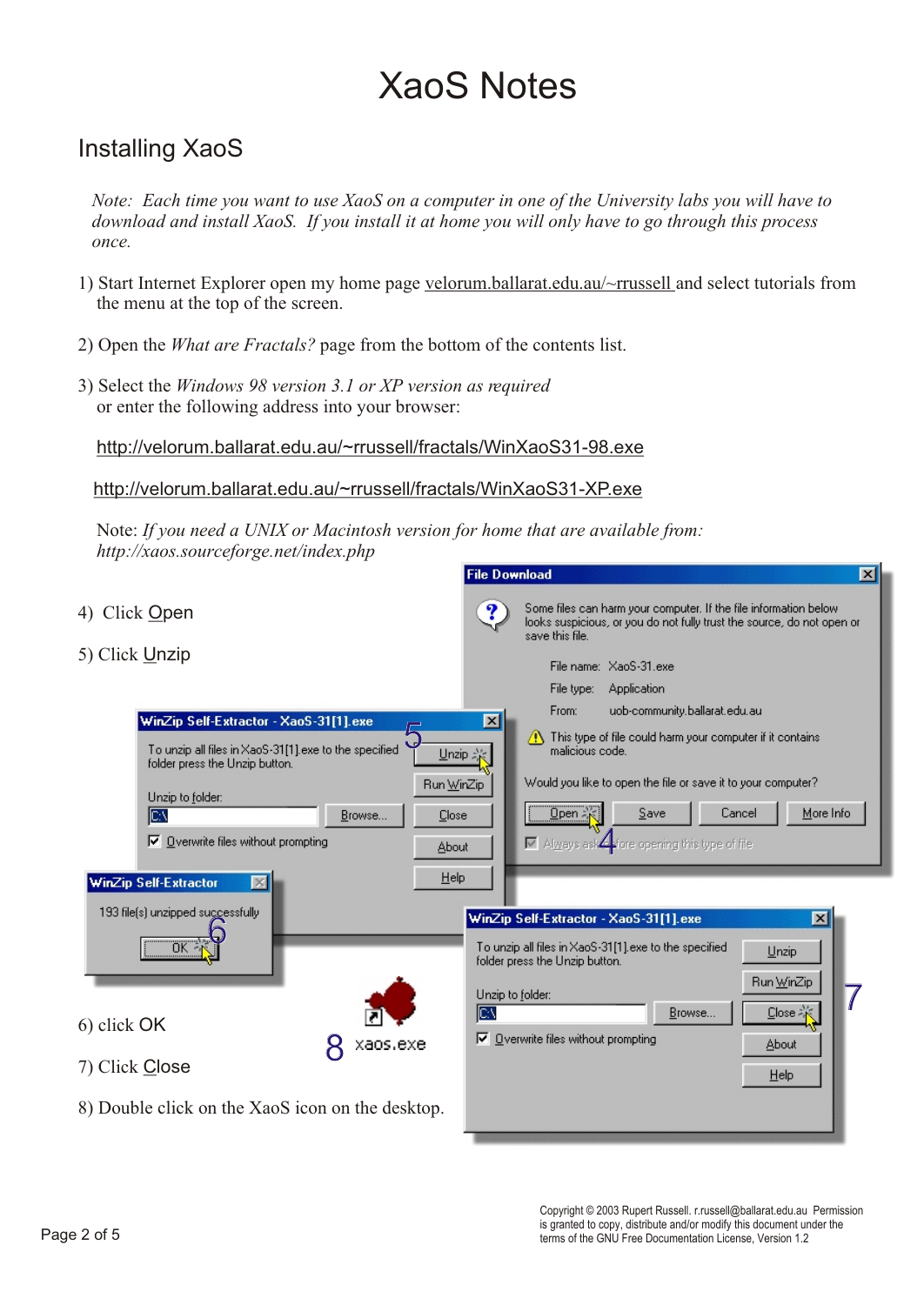### Basic controls

 Once installed XaoS is easy to use, use the left mouse button to zooms in and the right mouse button to zoom out. Move the mouse around to pan the fractal while zooming or press and hold both mouse buttons together and drag the fractal image around the screen.

#### Mouse Buttons

| Left  | Zoom in          |
|-------|------------------|
| Right | Zoom out         |
| Both  | Drag the fractal |

#### Keyboard shortcuts

| A                  | Autopilot                                    |
|--------------------|----------------------------------------------|
| D                  | Default palette                              |
| F                  | Change internal colours from black           |
| H                  | Help                                         |
| J                  | Fast Julia                                   |
| L                  | Display ministatus $\sim$ fractal informaion |
| M                  | Switch from Mandelbrot to Julia set          |
| $\circ$            | Rotation submenu                             |
| P                  | Load a random palette                        |
| Q                  | Quit                                         |
| U                  | Undo                                         |
| Y                  | Colour cycling                               |
| Up arrow           | Increase zoom speed                          |
| Down arrow         | Decrease zoom speed                          |
| Left arrow         | <b>Reduce iterations</b>                     |
| <b>Right arrow</b> | Increase iterations                          |

#### Number keys.

|                | The default Mandelbrot Set formula $z = z^2 + c$         |
|----------------|----------------------------------------------------------|
| 2              | Mandelbrot $\wedge$ 3 Set $z = z \wedge 3 + c$           |
| 3              | Mandelbrot $\wedge$ 4 Set $z = z \wedge 4 + c$           |
| $\overline{4}$ | Mandelbrot $\wedge$ 5 Set $z = z \wedge 5 + c$           |
| 5              | Mandelbrot $\wedge$ 6 Set $z = z \wedge 6 + c$           |
| 6              | The octo fractal discovered by Thomas A. K. Kjaer.       |
| $\overline{7}$ | The Newton.                                              |
| 8              | The Barnsley set                                         |
| 9              | The Phoenix. It is a very nice and quite famous fractal. |
| $\overline{0}$ | The Magnet.                                              |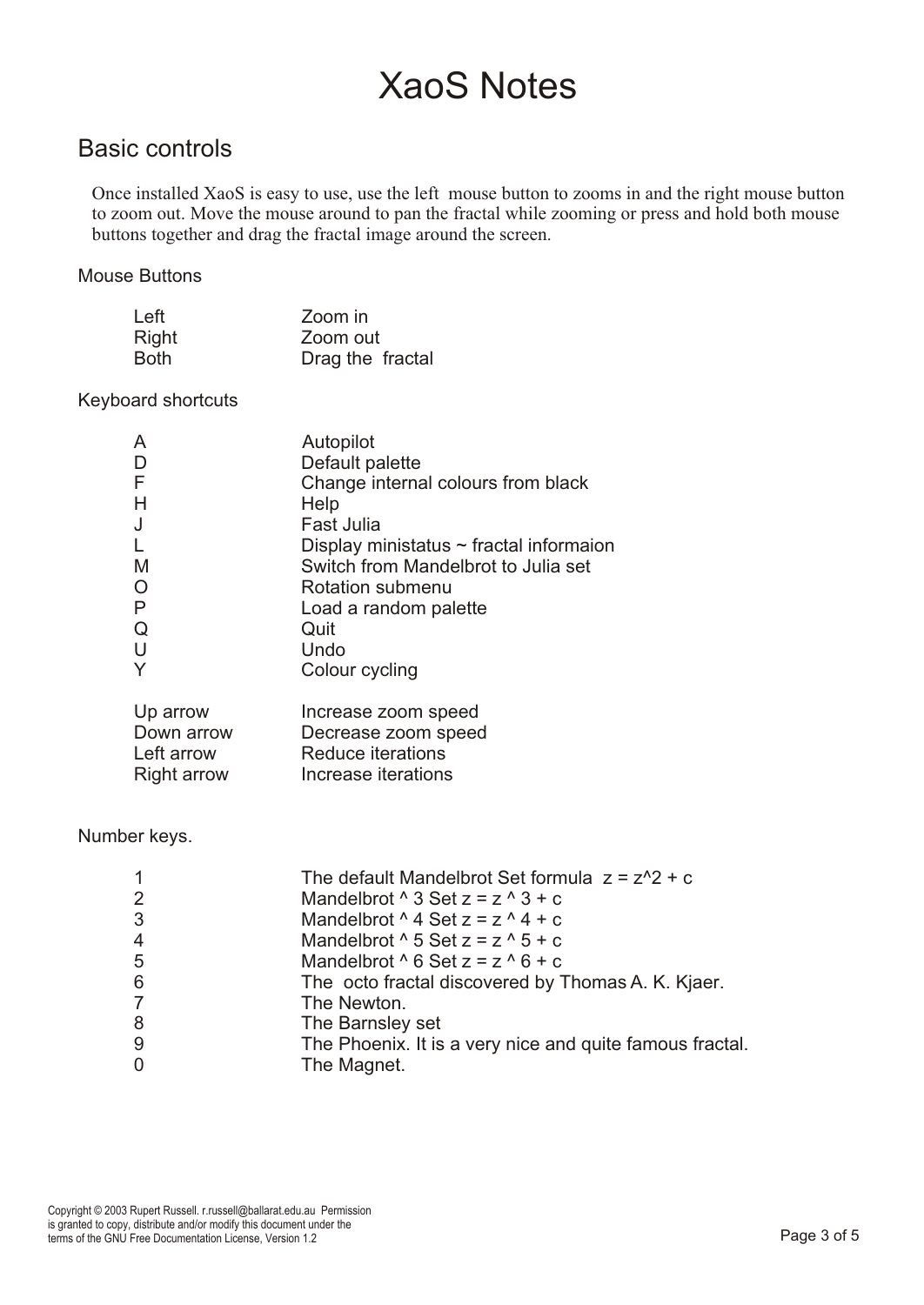## Iterations

#### Theory:

Because the boundary of the Mandelbrot Set is infinitely complex it would take an infinite amount of time to calculate a single point within the Mandelbrot Set. This would be extremely boring having to wait forever for a single back spot to appear on the screen.

To avoid this programs that generate the Mandelbrot Set usualy allow you to specify a maximum number of iterations or loops through the formula foe each point on the screen.

If the number of iterations is too large it will take too long to calculate each screen and the zooming speed will suffer. If the number of iterations to too small detail will be lost.

By default XaoS set the number of iterations to 170 this number will not be adequate to show sufficient detail if you zoom in deeply. If the edge of the set is looking boring try increasing the number of iterations. To do this press the right arrow on the keyboard.

Use the left and right arrow keys to increase or decrease the number of iterations.

### Autopilot

The autopilot is enabled or disabled by pressing the **A** key. or using the menu **UI | Autopilot**

 The automatically drives into interesting areas of the set. It will backtrack and zoom out if it moves into boring areas.

### Load random example

 Loading a random example is a good way see some of the posibilities of using XaoS. Use **File | Load random example** to display preset examples.

When you find an interesting random example you can continue to zoom in or out and play with the fractal as you would any fractal that you generate yourself.



Copyright © 2003 Rupert Russell. r.russell@ballarat.edu.au Permission is granted to copy, distribute and/or modify this document under the terms of the GNU Free Documentation License, Version 1.2